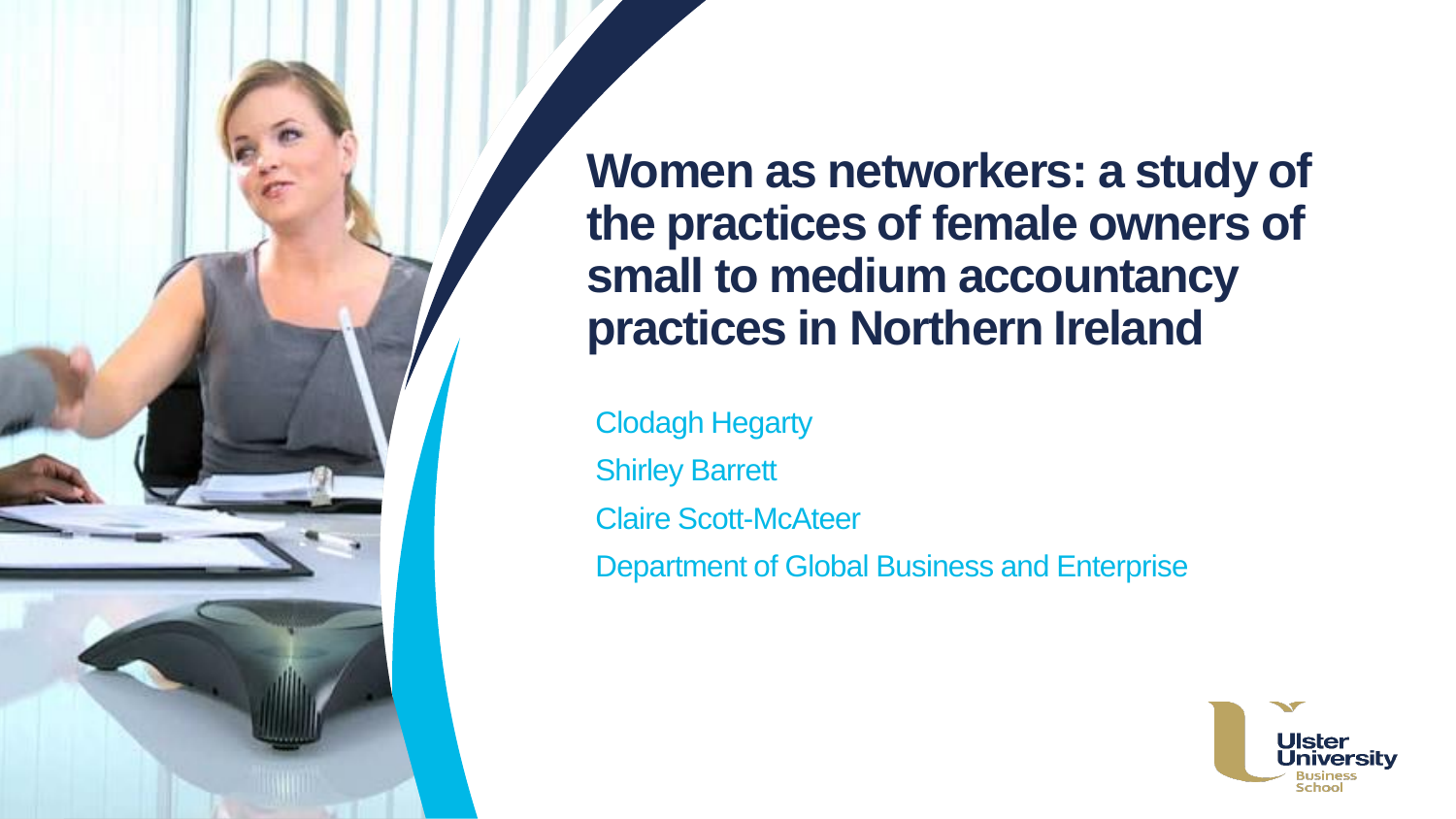## **Introduction and research context**

- Under-representation in business ownership
- 'Networks matter' (Flynn et al., 2015:482)
	- Female entrepreneurs' networks are less in evidence (Poggesi et al., 2016)
	- Female reliance on networks of strong ties, or informal networks (Hampton et al., 2011; McGowan et al. 2015; Surangi, 2016)
	- Male reliance on weak ties, or formal networks (higher value networks) (Lockyer & George, 2012; Flynn et al., 2015)
	- Different sources of networking support at different stages of business lifecycle (Neergaard et al., 2005; Roomi, 2009; Omar, 2015)
- Female entrepreneurs of small to medium accountancy practices (SMPs) in NI
- SMPs are characterised as having predominately SME's in their client base

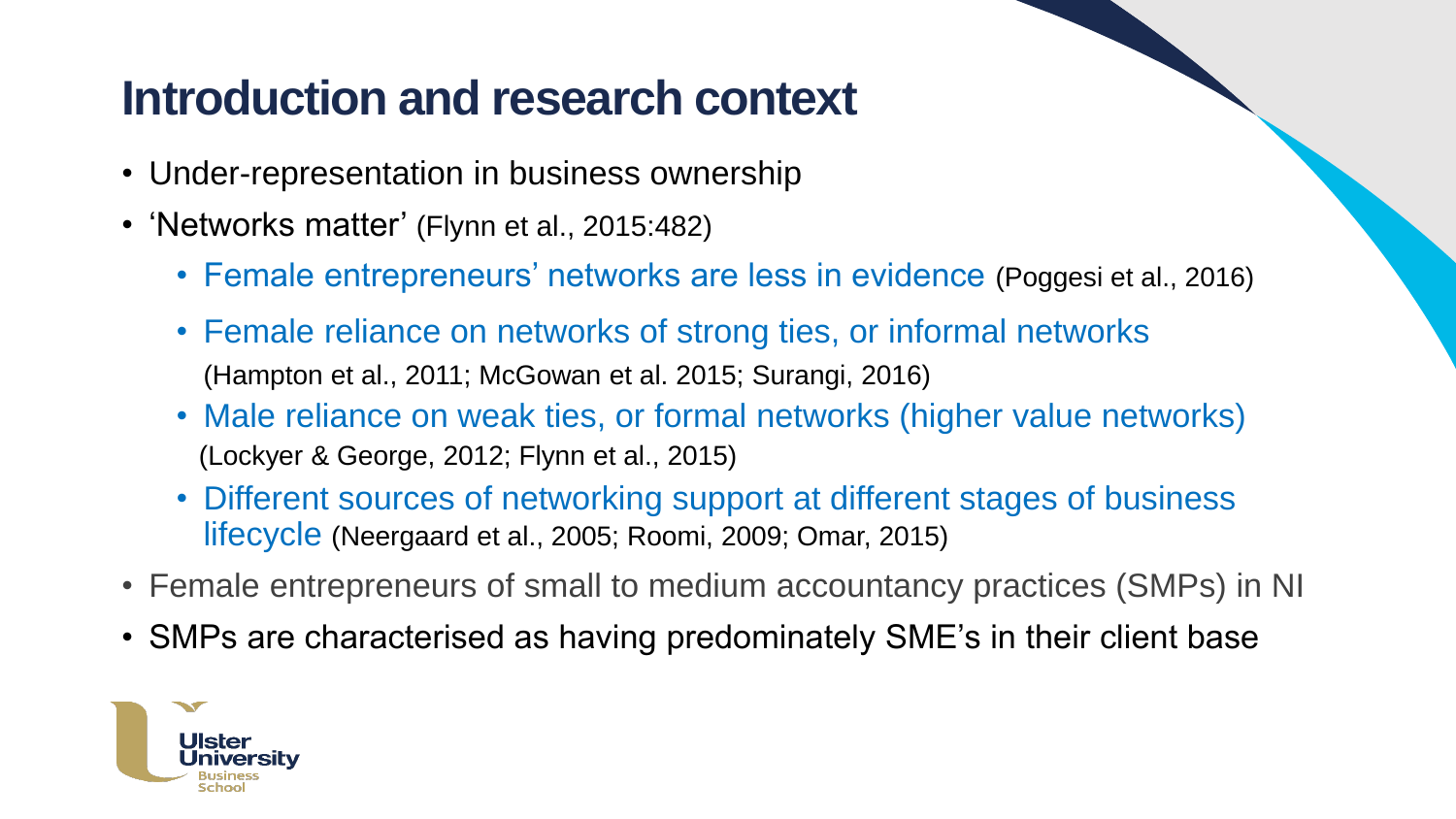## **Research Aims**

#### **To provide insights into the networking practices of female entrepreneurs in SMPs in N.I. (sector-specific)**

- Explore the experiences of female entrepreneurs in a male dominated profession and whether this has impacted networking behaviour
- Determine extent to which female entrepreneurs rely on informal networks rather than formal networks and the perceived efficacy of these networks
- Gain insights into whether/how networking practices of female entrepreneurs change over the lifecycle of their business

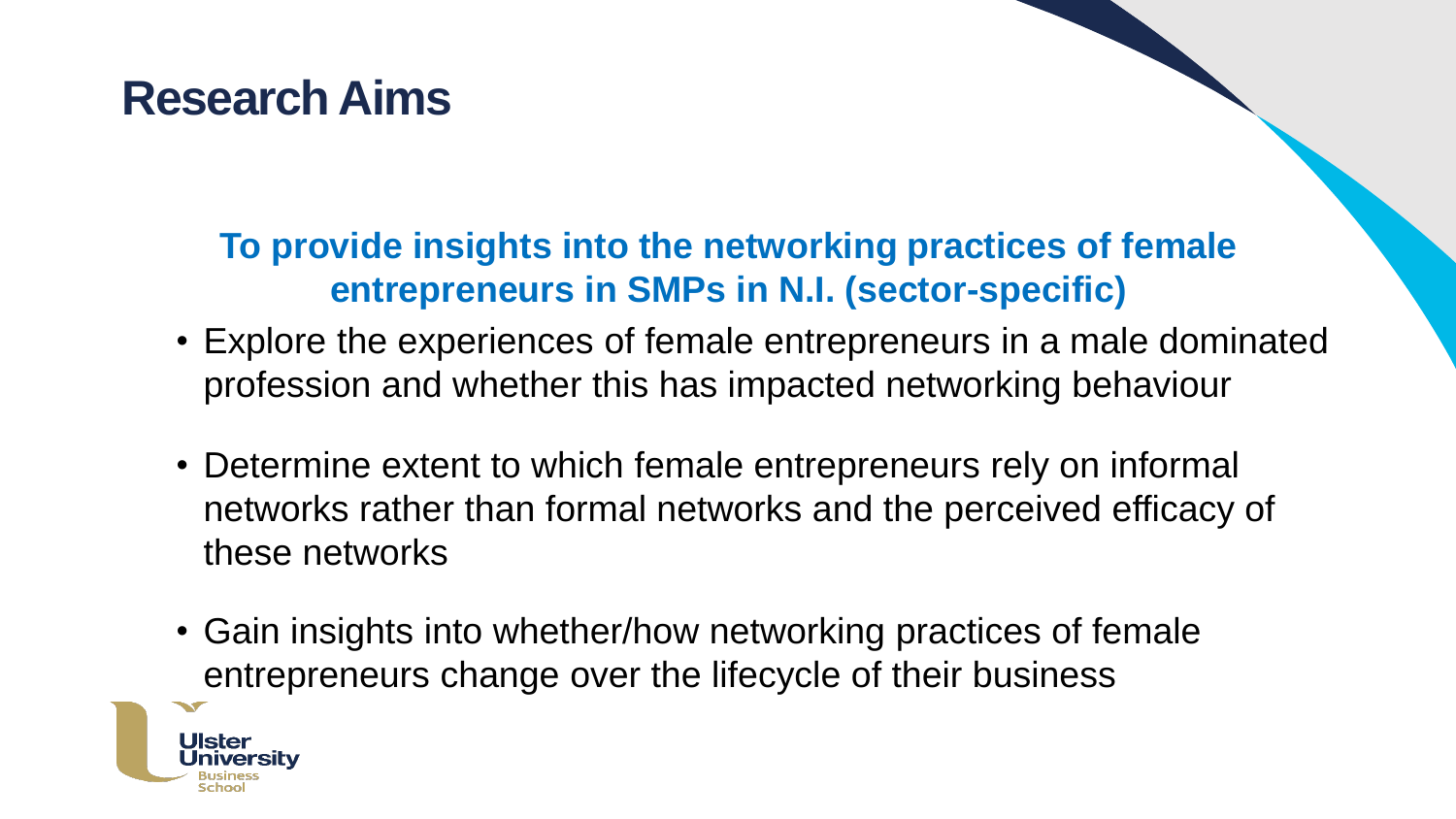## **Key Literature**

Granovetter (1973; 1983)

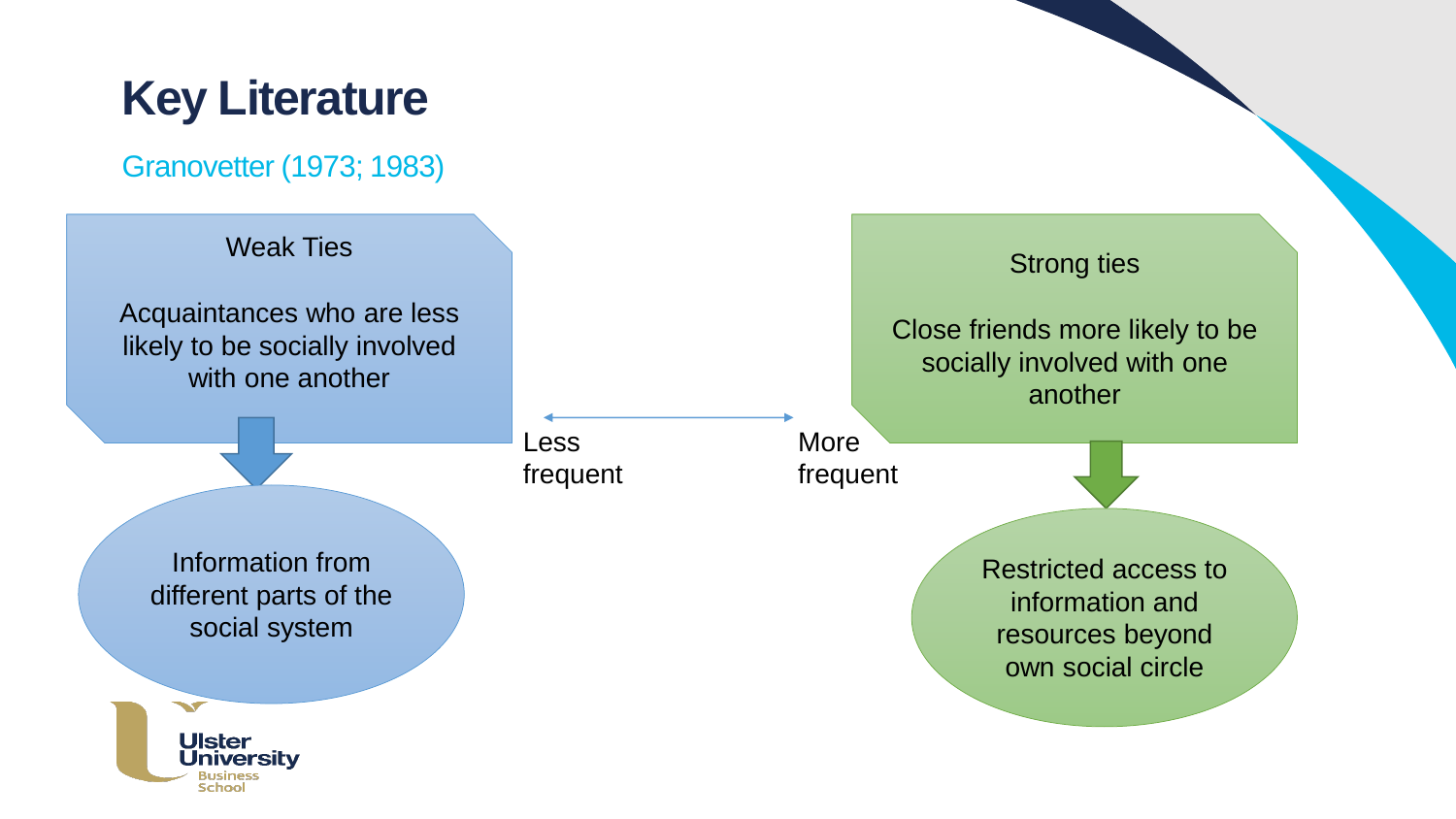## **Conceptual framework for network studies of the owner-manager (Neergaard et al., 2005)**



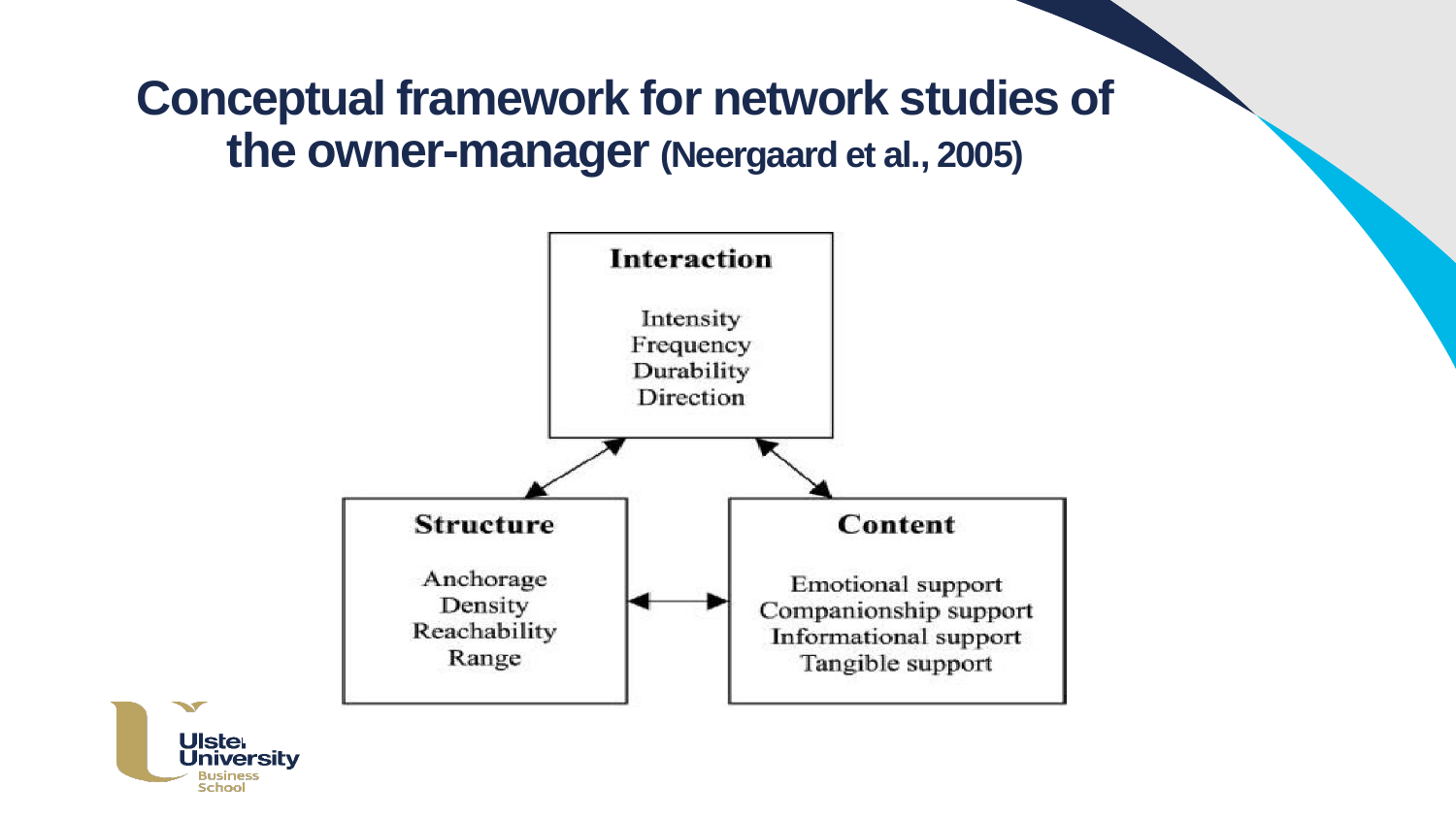## **Research approach**

- Female-owned accountancy practices in NI
- No partnerships included due to influence on networking behaviour
- CAI (439) and ACCA (107) = 546 registered accountancy practices
- 54 practices female principle ownership (47 CAI + 7 ACCA)
- Quantitative and qualitative methodologies to explore 3 network dimensions structure, interaction, content.
	- Surveyed **54** female-owned SMPs
	- In-depth interviews 12 female entrepreneurs (SMPs) (deeper exploration of structure, interaction and content through lived experiences)





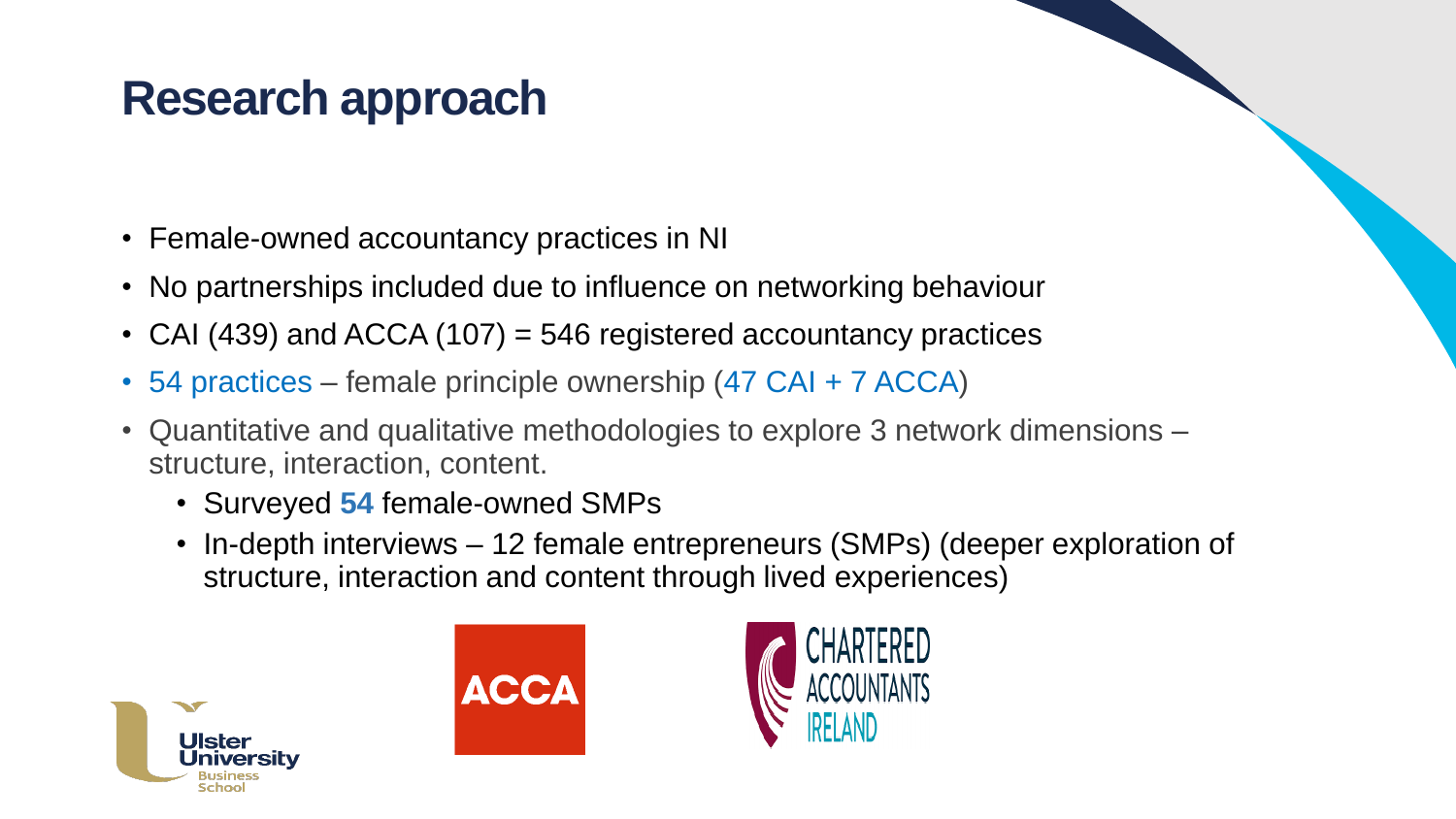# **Research Approach**

#### **Survey**

- All female principle-owner of SMPs – CAI and ACCA register
- Single owner-managed
- Questionnaire administered in December 2017
- Qualtrics software by email
- Reminder emails (3)
- Response rate  $-24/54 44%$
- SPSS descriptive statistics

#### In-depth Interviews

12 in-depth interviews conducted with female owner-manager Questions informed by literature and survey data Geographical spread throughout NI Interview duration approximately 60mins Location convenient to participant

Participants encouraged to tell their personal stories and lived experiences Nvivo – coded data

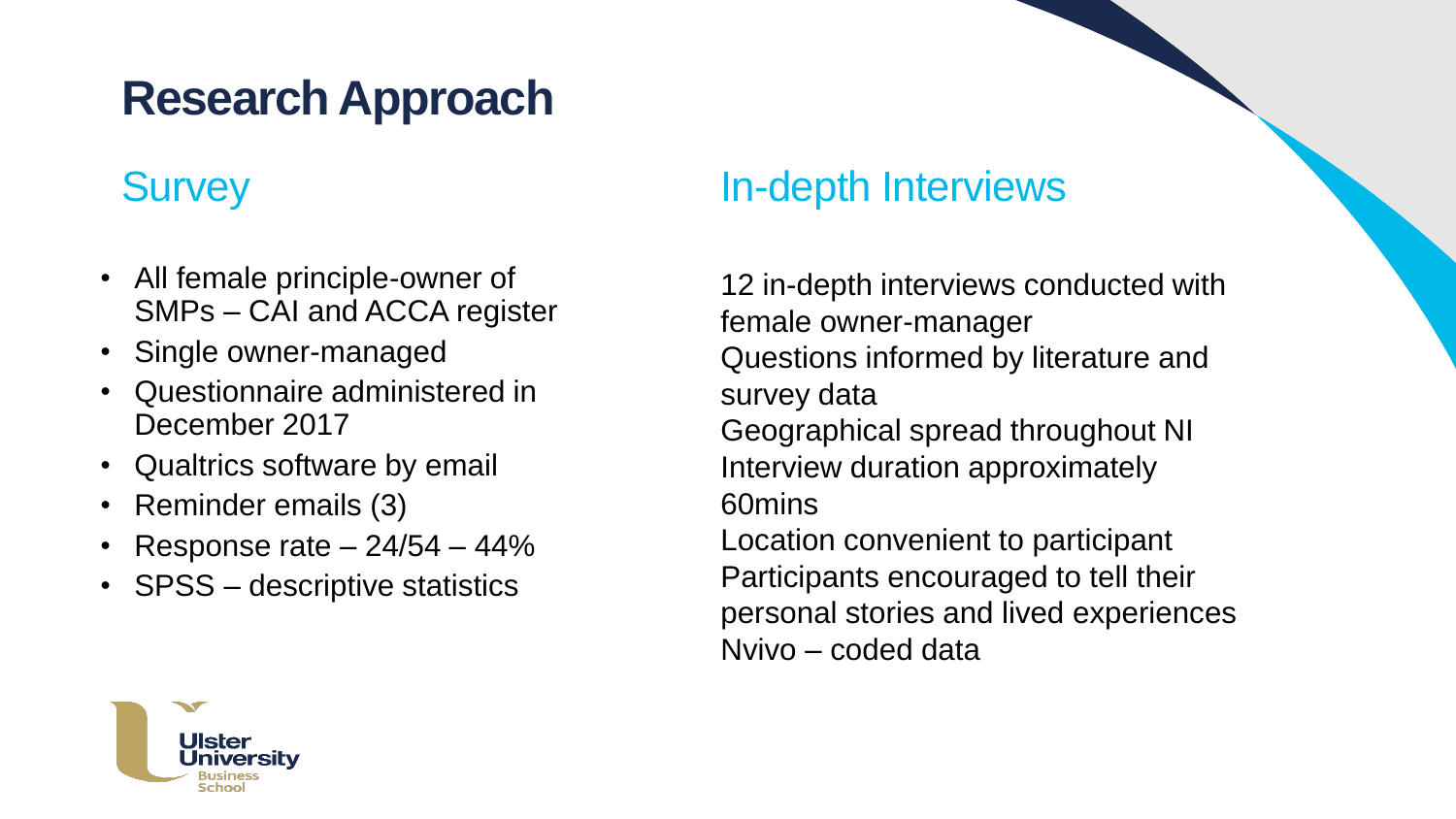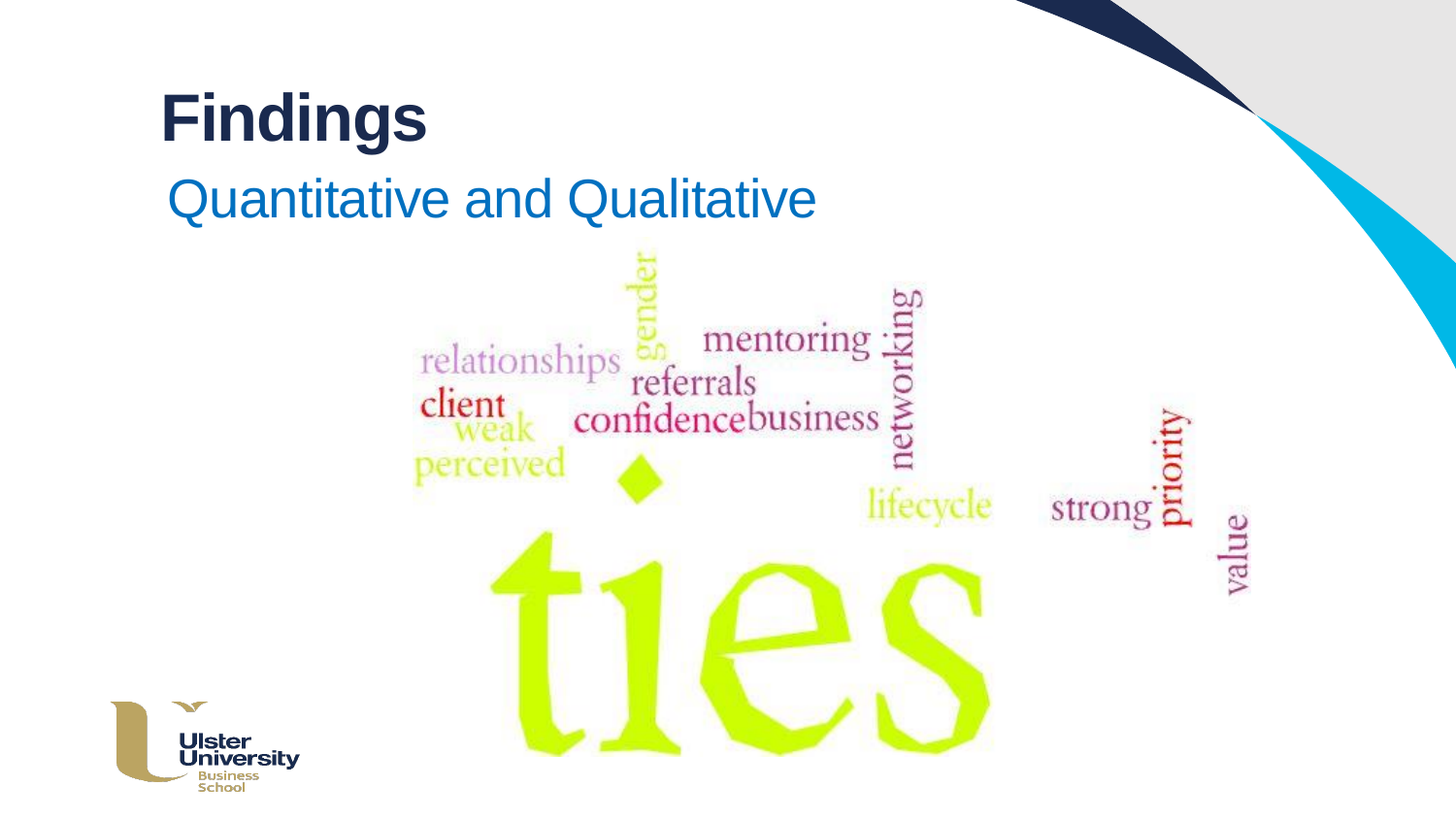# **Survey Findings**

**Profile of respondents**

#### • **Age** -

- 50% between 31-40
- 37% between 41-50
- 13% between 51 -60
- **Marital status**  96% married with more than 1 child
- **Education** 96% attended higher education
- **Professional training** 
	- 71% came from SMPS
	- 21% big practice
	- 8% SMP & big practice



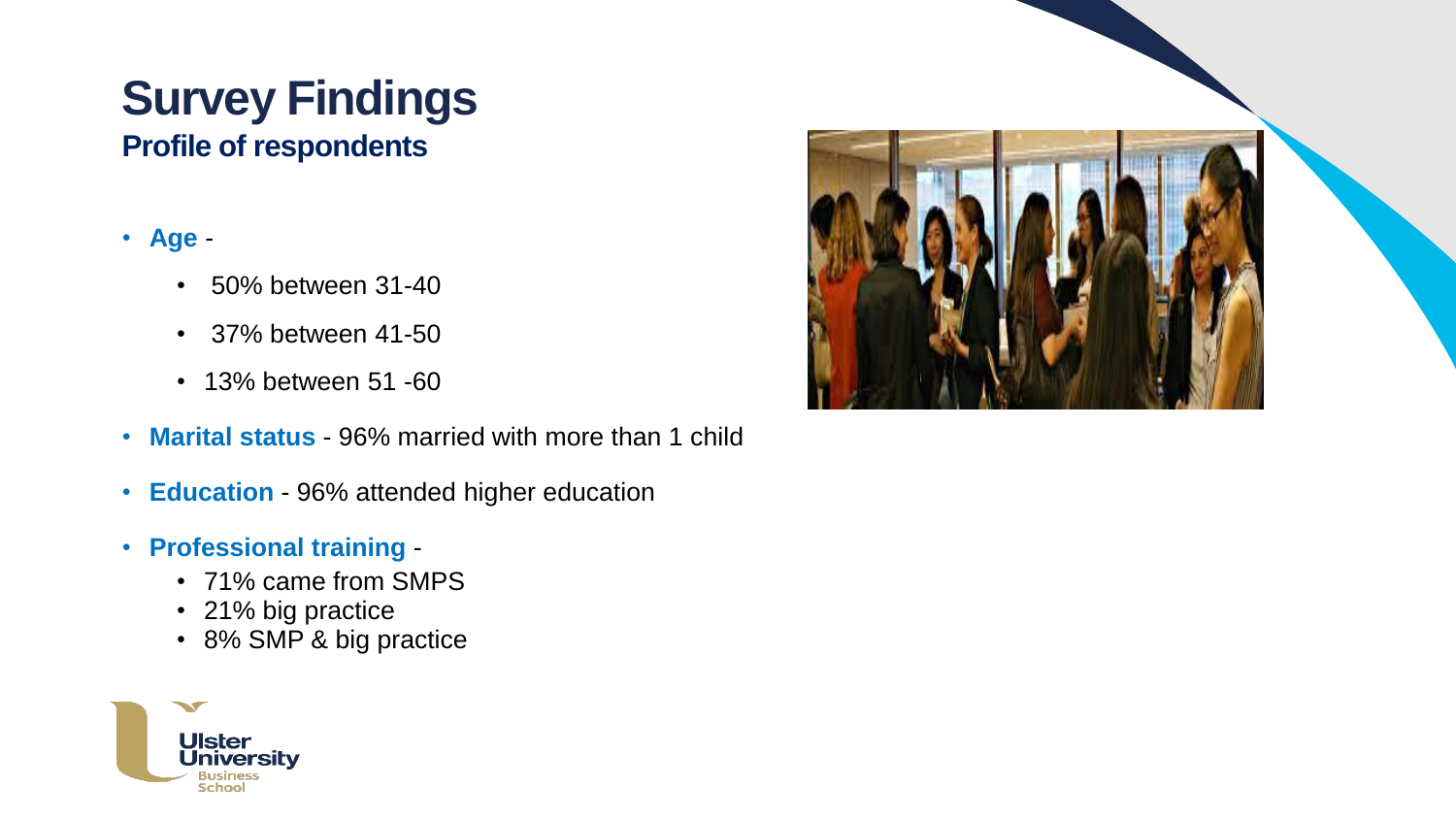## **Network structure (Who)**

- Network structure comprises strong and weak ties throughout the business lifecycle
- Reliance differs on strong and weak ties (range) at different stages of the business lifecycle

71% developing 54% growth not a top priority

*My priority at the minute is trying to juggle the business and two very small children and trying to keep my clients happy and keep the business afloat until they go to school and my time is a bit freer (Interviewee 1)*

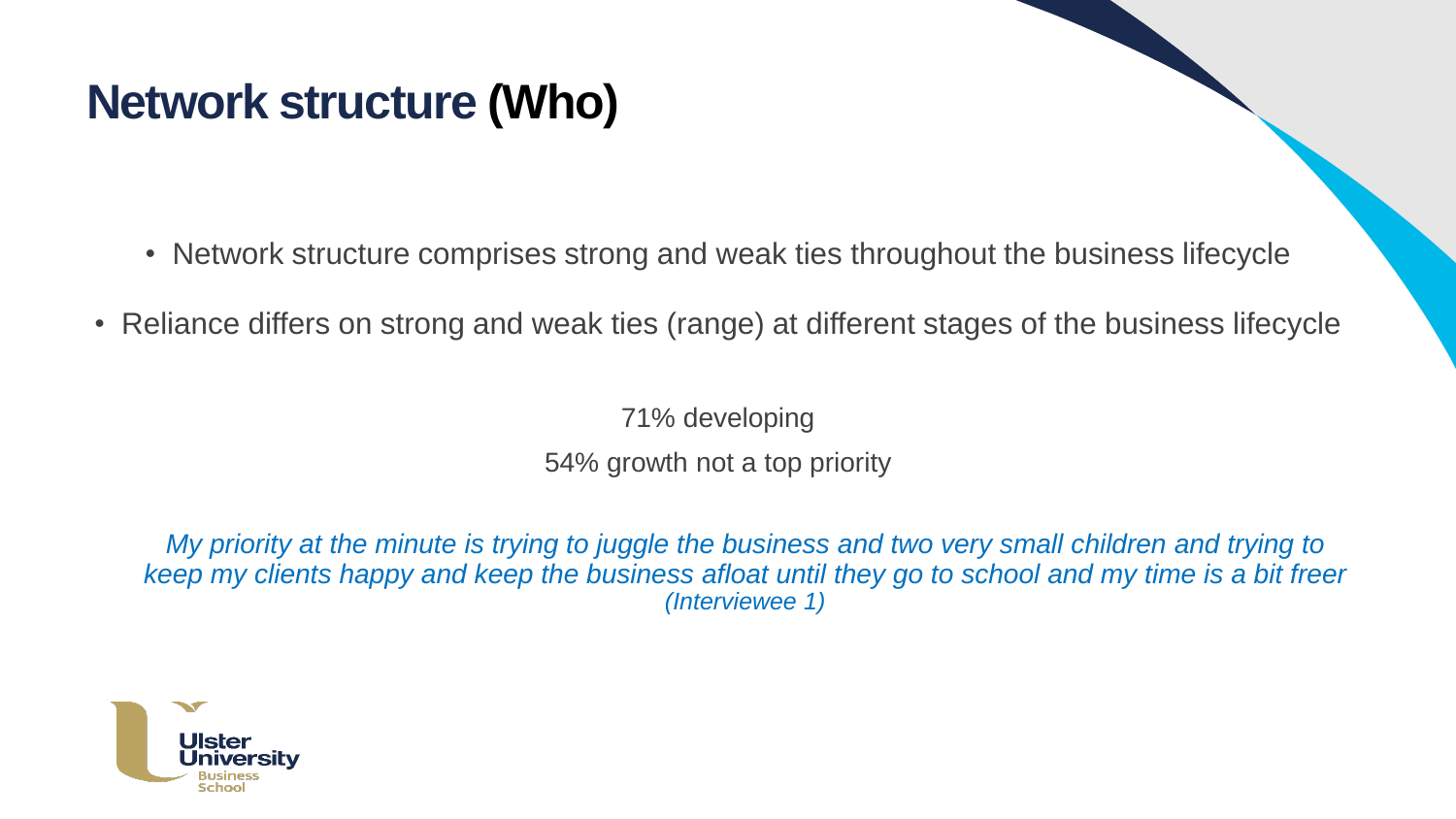### **Network Structure (Who)** Weak Ties – Business Start-up

*When I first set out the exposure that I got from the Chamber of Commerce was absolutely brilliant …made the business visible and*  for me networking events and things to do with the Chamber of *Commerce, commercial stuff like that was a big, big help (Interviewee 2)* 

*At the very beginning, it was probably both (to build reputation and source clients) …you go to these things and when you start your own business, everywhere you look is an opportunity*. *(Interviewee 3)*

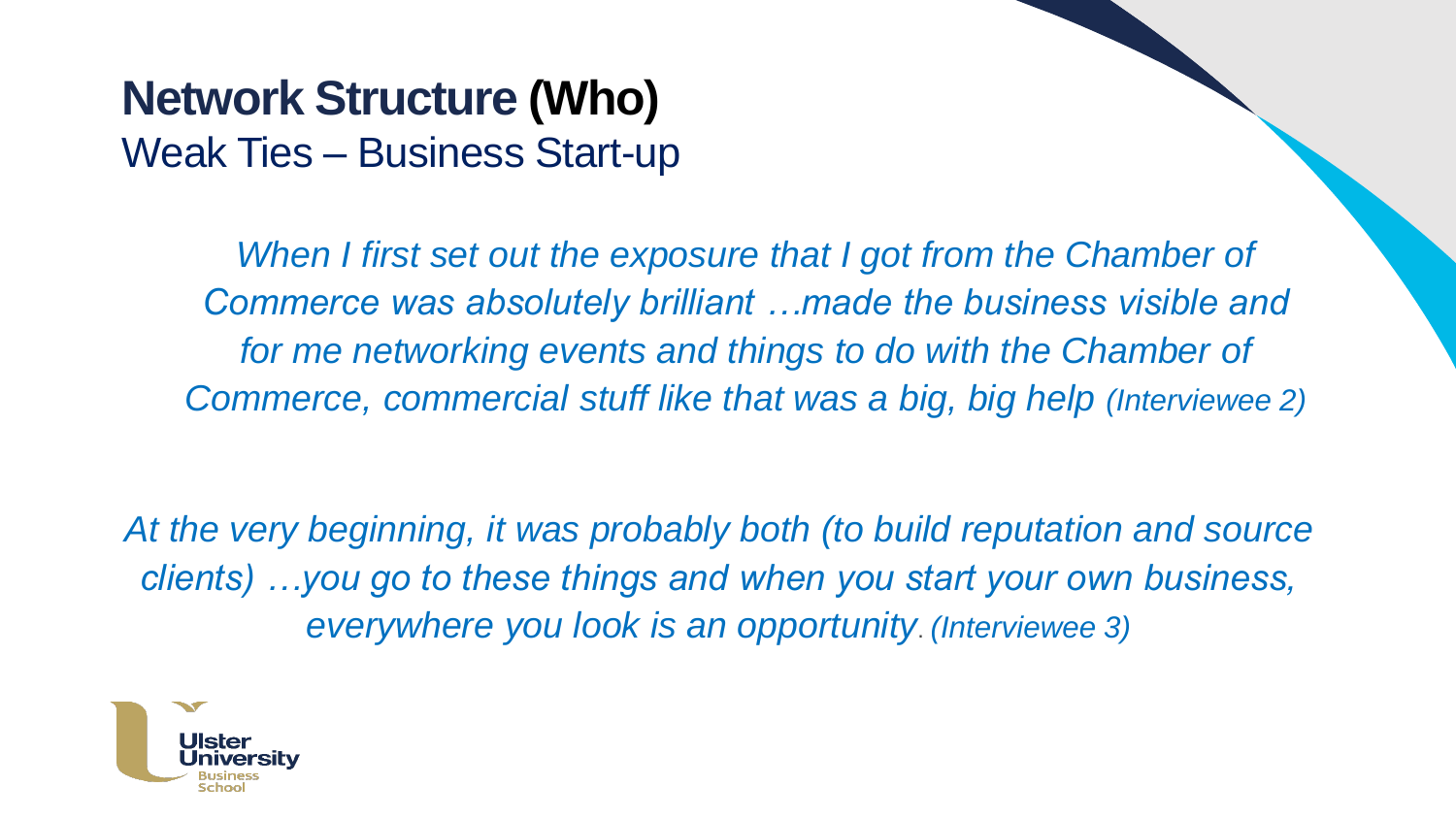#### **Network structure (Who)**  Composition of strong and weak ties **Strong**

• 92% indicated that professional friends (strong ties) were important to varying degrees in their network

*I would try and stay in contact with former colleagues and that sort of thing because I am very much on my own here so I do need to (Interviewee 4)*

*…what we find is that as we move on with our careers…we all become experts in different areas so if we need to pull in somebody else, it's great to be able to pick up the phone and call…I think that applies across both men and women because I would have [former] male colleagues who I would also call if I needed some type of assistance with some specific area but definitely that network is very important and that comes from training firms, because that's where we would have started off together (Interviewee 3)* 

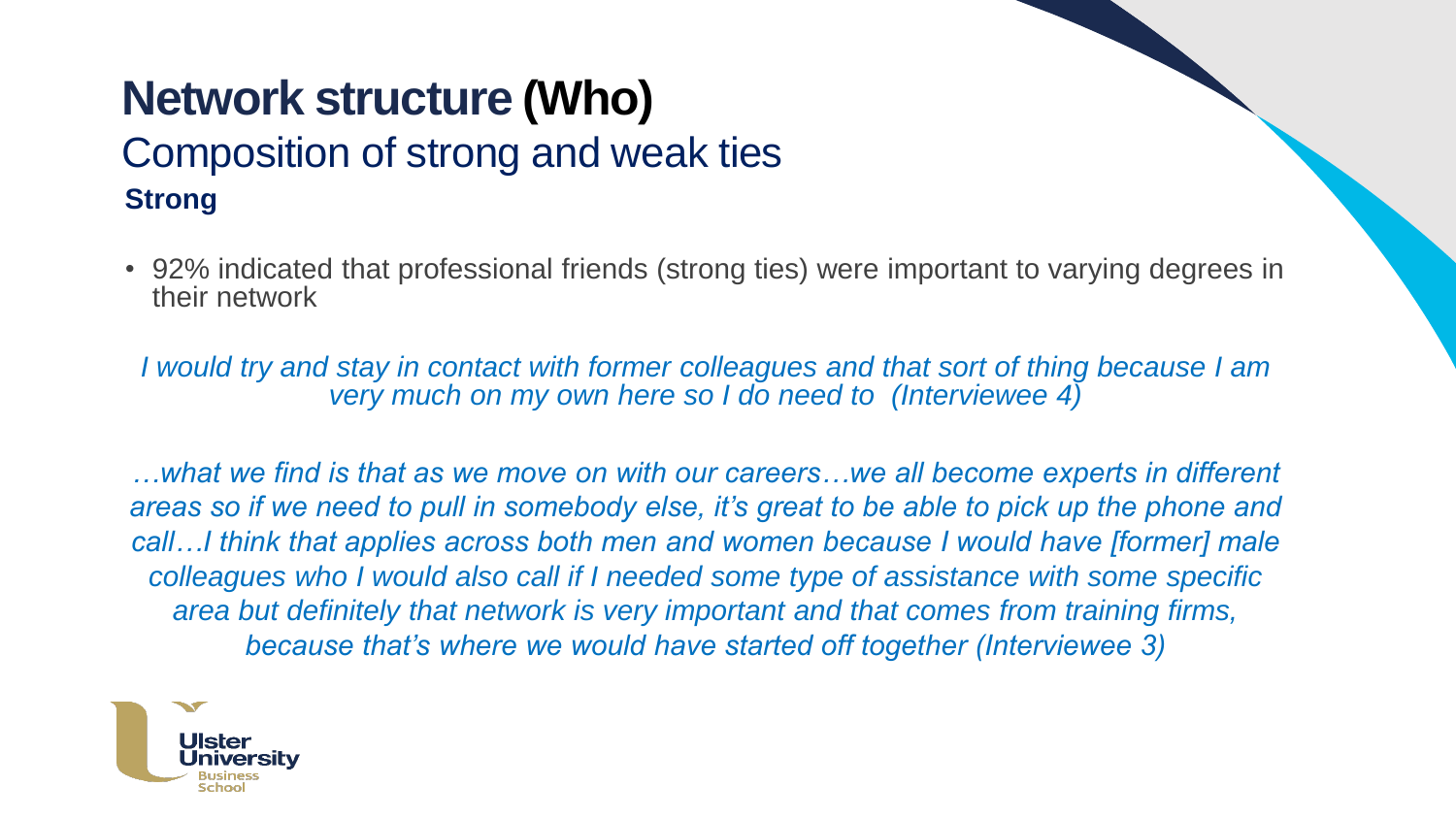# **Network structure (Who)**

### Composition of strong and weak ties

#### **Weak**

- Approximately 50% indicated that formal business networks (weak ties) were important
- 48% indicated that women-only network groups were important to varying degrees in their network, however only 4% said women-only groups were extremely important

*they do have their place, definitely have their place and I've been on them (Interviewee 4)*

*I think that some of the women who are in the 'Women in Business' groups…are in those arty, crafty sort of things and maybe their clientele are mostly women but I think in the professions it makes a lot more sense if maybe it was more than that (Interviewee 5)*

*My sense is that female-only networking is too nice, you know it loses the business purpose (Interviewee 6 )*

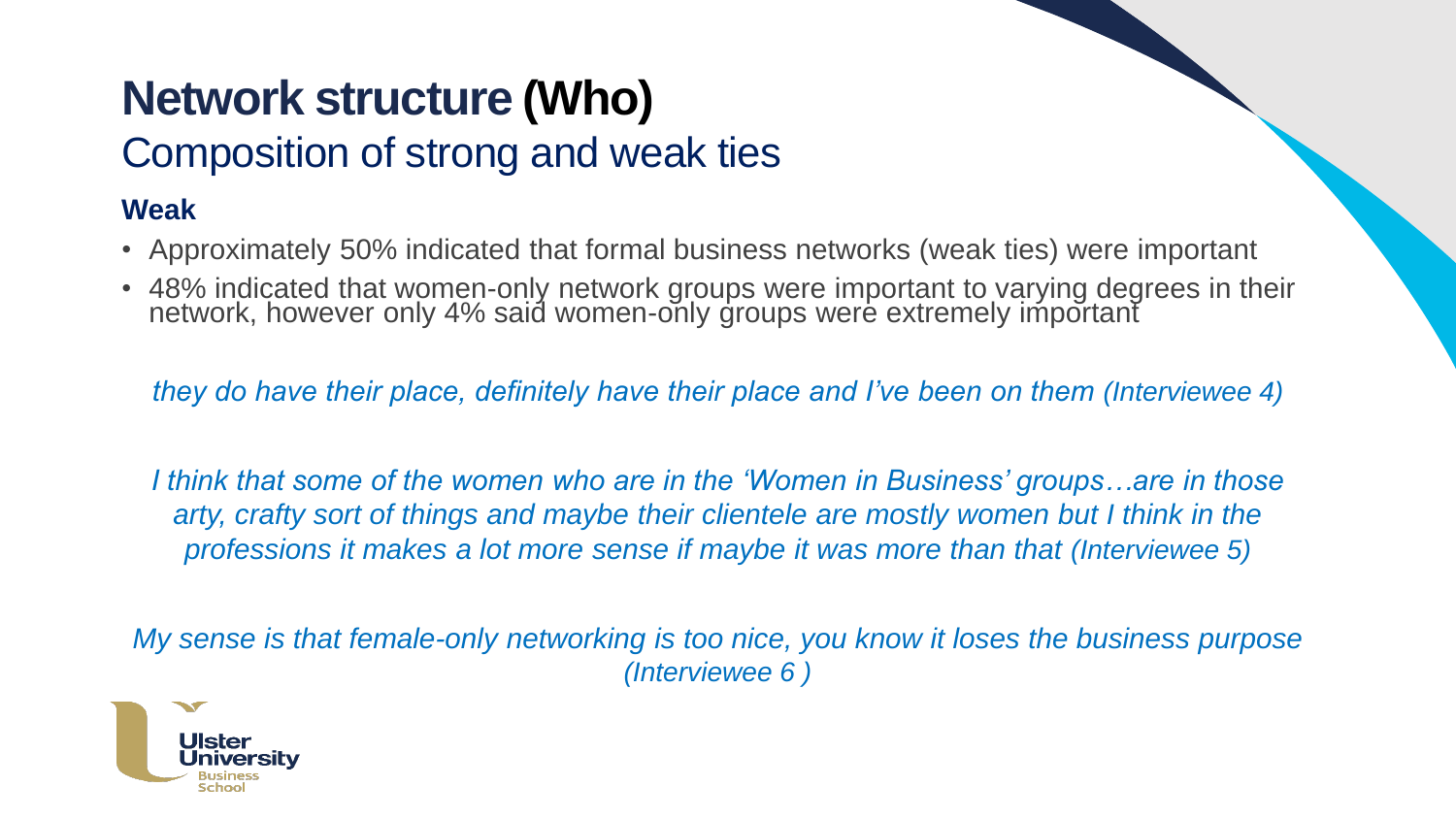# **Network Content (What)**

#### **Findings:**

59% of women consider networking as important

Main reasons for networking:

| <b>Ranking</b>  |                                      | % of respondents |
|-----------------|--------------------------------------|------------------|
| $1$ st          | Informational support                | 80%              |
| 2 <sub>nd</sub> | Expand your client base              | 55%              |
| 3rd             | Increase the profile of the practice | 50%              |
| 4 <sup>th</sup> | Increase referrals                   | 40%              |
|                 |                                      |                  |
| <b>gth</b>      | <b>Emotional support</b>             | 10%              |

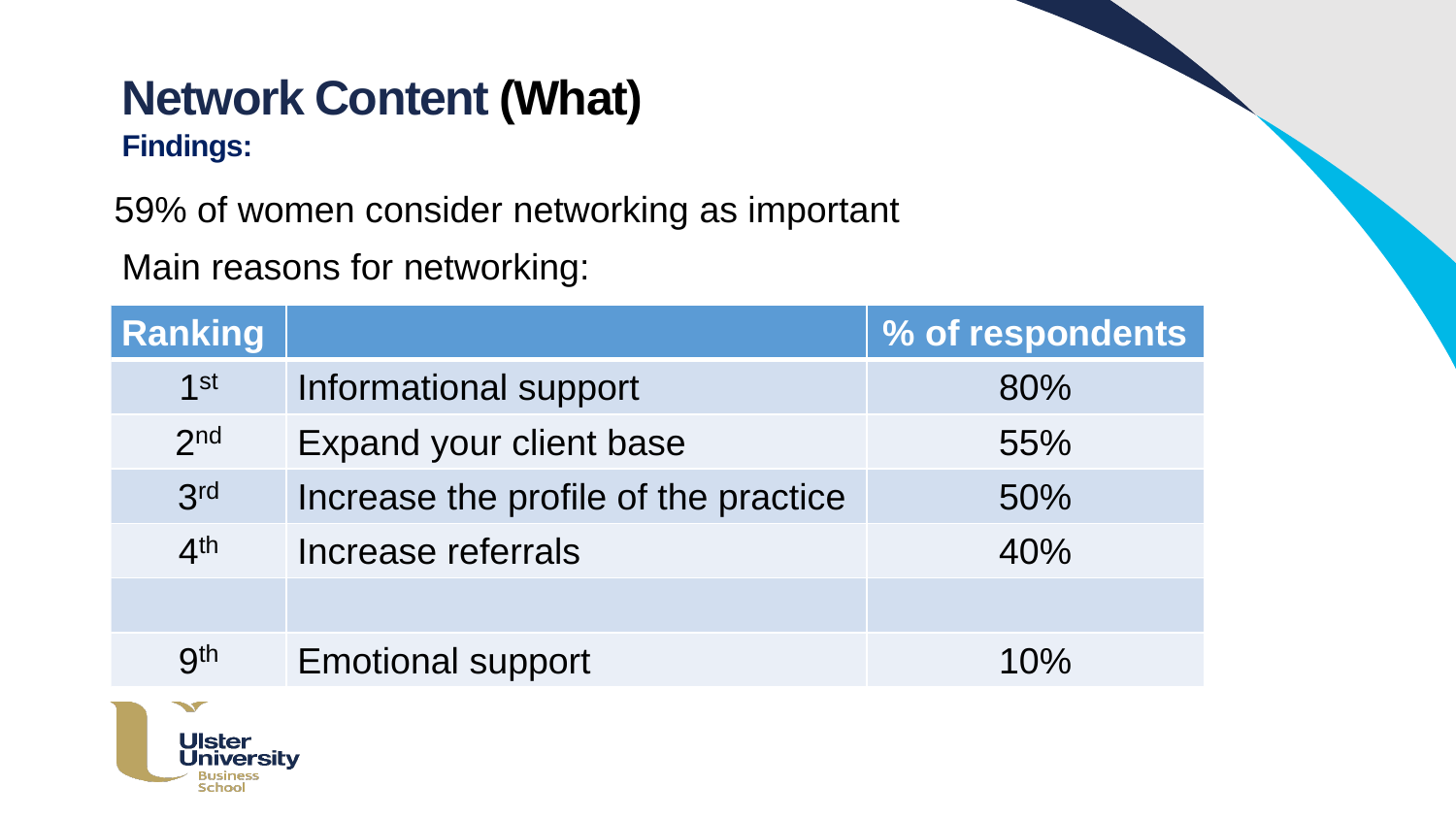## **Network Content (What)**

Women primarily network to gain informational support

*…other people are a huge source of knowledge … and especially older people who have been in business a long time, they've been through it all…(Interviewee 3 )*

*I go to their CPD events obviously because I have to and you can pick which ones you go that are most relevant …(Interviewee 1 )*

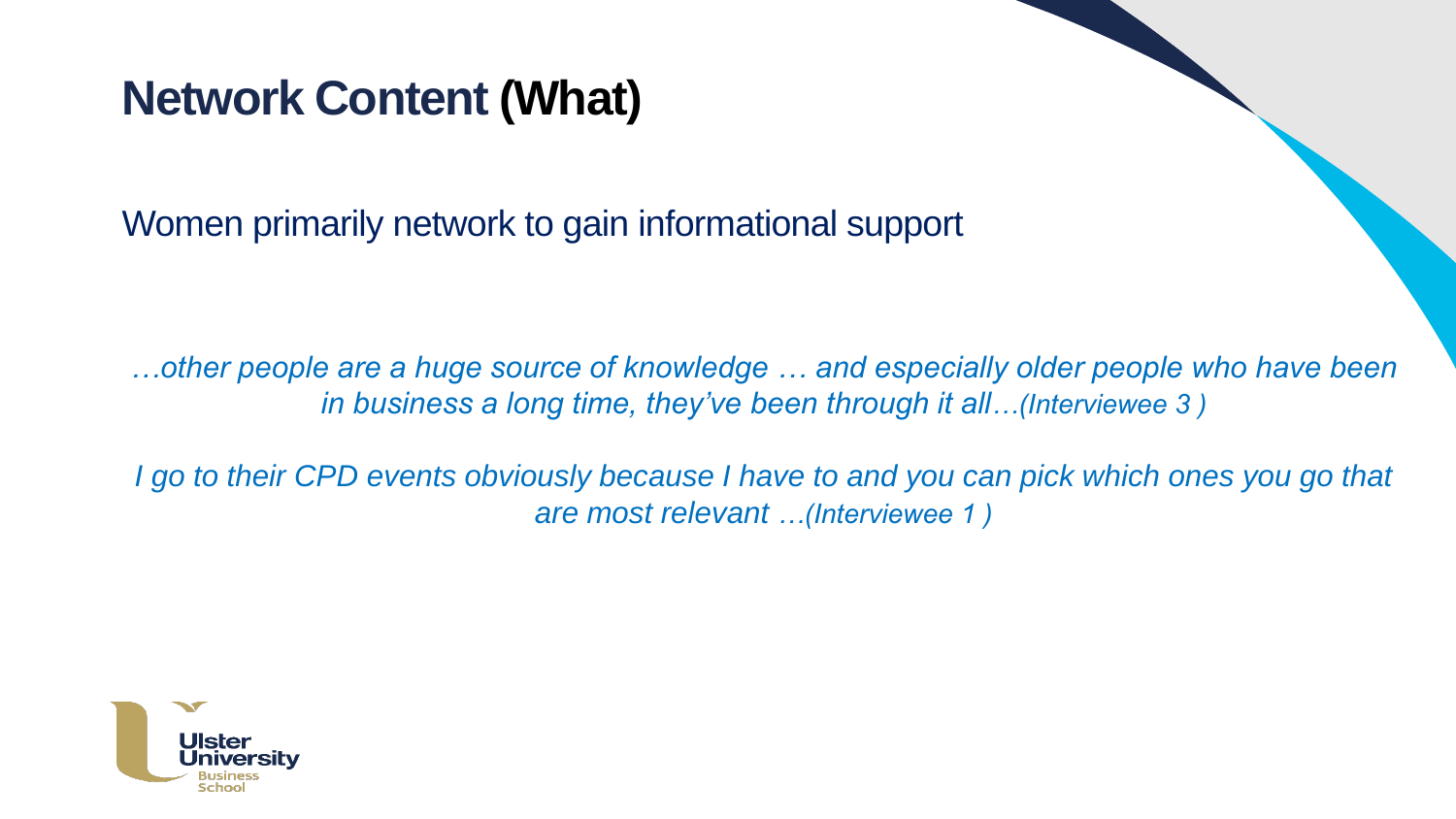# **Network Interactions (How)**

#### **Frequency**

- 80% indicated they spent less than two hours per week, networking
	- All women attend professional body CPD events (70% not very often)
	- 40% never attend professional body networking events
	- 60-70% do not attend formal events such as Chamber of Commerce events
- Family and friends are a frequently used network:

*…every day I'm on the phone to [friend]… today I got a refund from one of the software companies which I was delighted about so I just feel the need to phone her. (Interviewee 7)*

• Online CPD Groups not run by the professional bodies

*I do go to the CPD events because I have to… but I would have done a lot of online CPD, I still do…it clocks up the hours and you don't have to interrupt your day…I don't find the professional networks (Interviewee 3 )*

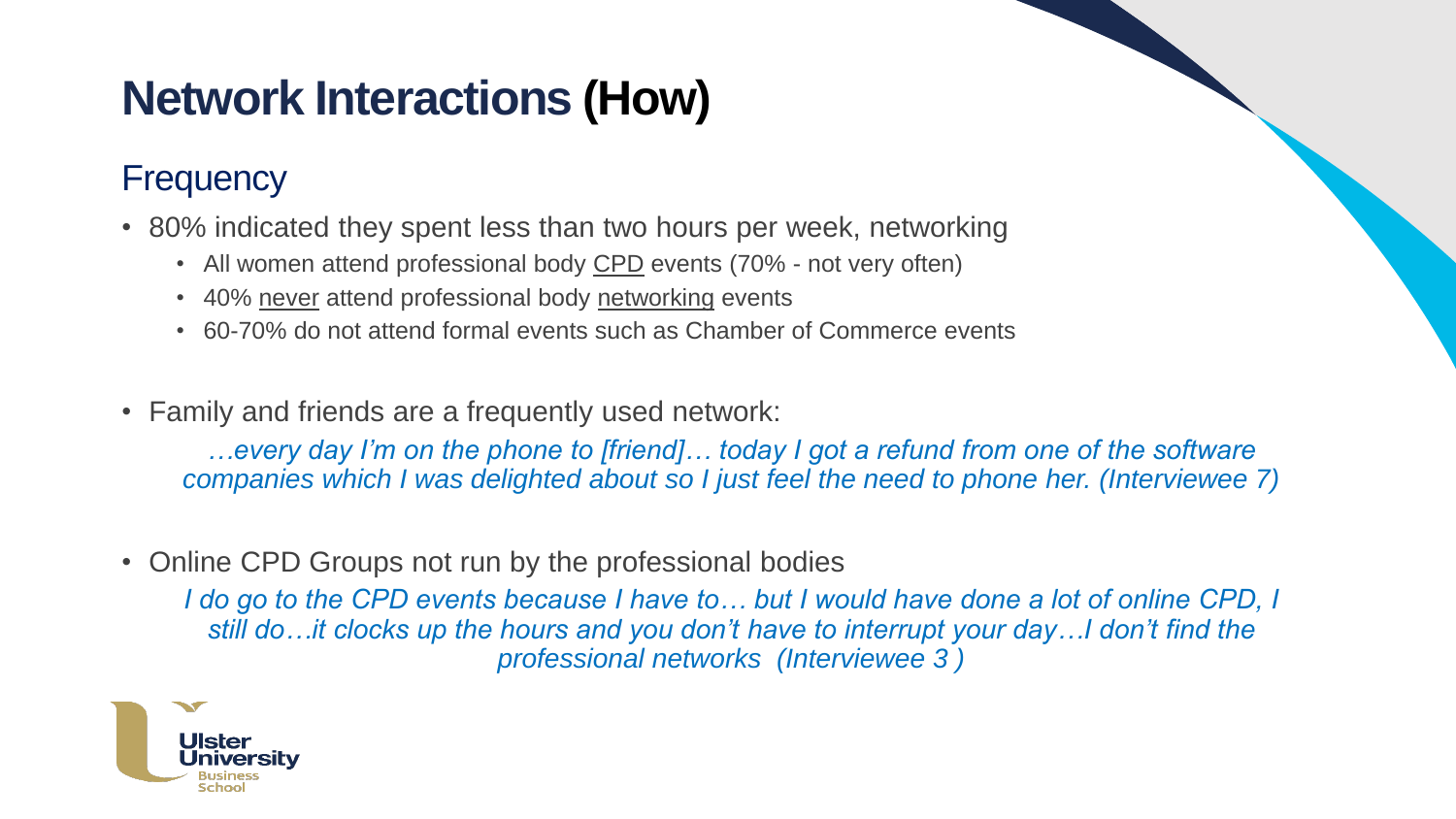### **Network Interactions (How) Gender**

• Parenting/children has a significant impact on networking behaviour

*men can attend everything, it is easier for them to attend, you know if they are free … before I had a family I was more free to attend everything as well …(Interviewee 1)*

• Men are more confident at networking than women

Jniversitv

*They were just so much more confident, more self assured…more entitled to be there, you know. (Interviewee 6)* 

*…it is down to confidence, unfortunately for women it's very hard, because if you do stop to have children or take a break to have children, then that really puts you back. (Interviewee 3)*

*You know this imposter syndrome that we hear about all the time, that is so true (Interviewee 3)*l llstei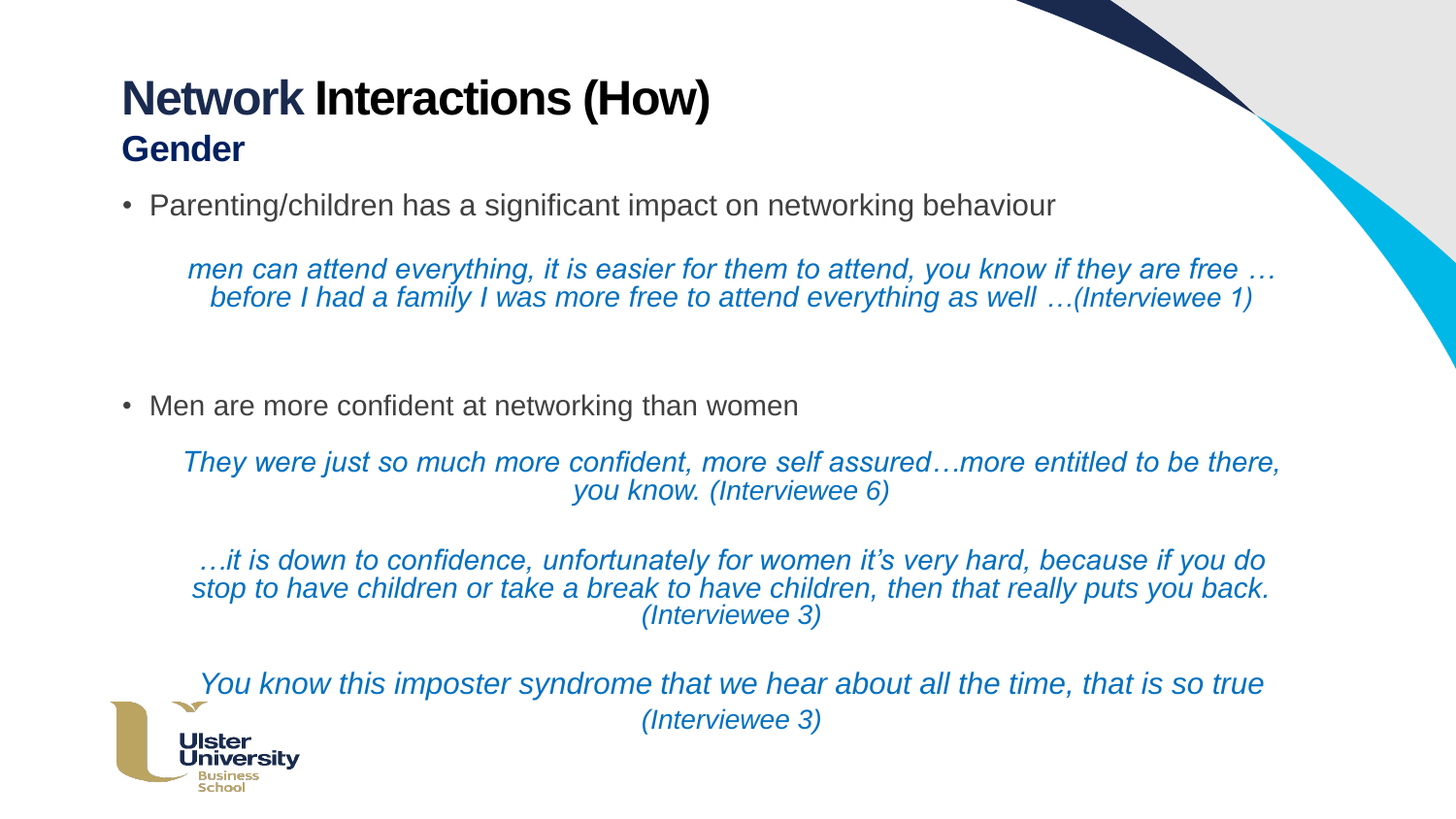## **Network interactions (How) Gender**

• Male dominated events can be intimidating

*I would feel intimidated because I think men tend to gather in big groups as well they, you know they look after each other maybe better. I'm not sure women are as good as looking after each other. (Interviewee 6)*

*there's a room of maybe 200 people with maybe 160 of them men, it is a wee bit intimating to be honest. (Interviewee 8)*

*You can go to maybe events and maybe [be] slightly intimidated because...the men* are in their groups talking about the match, talking about the football or the rugby or *whatever (Interviewee 9)*

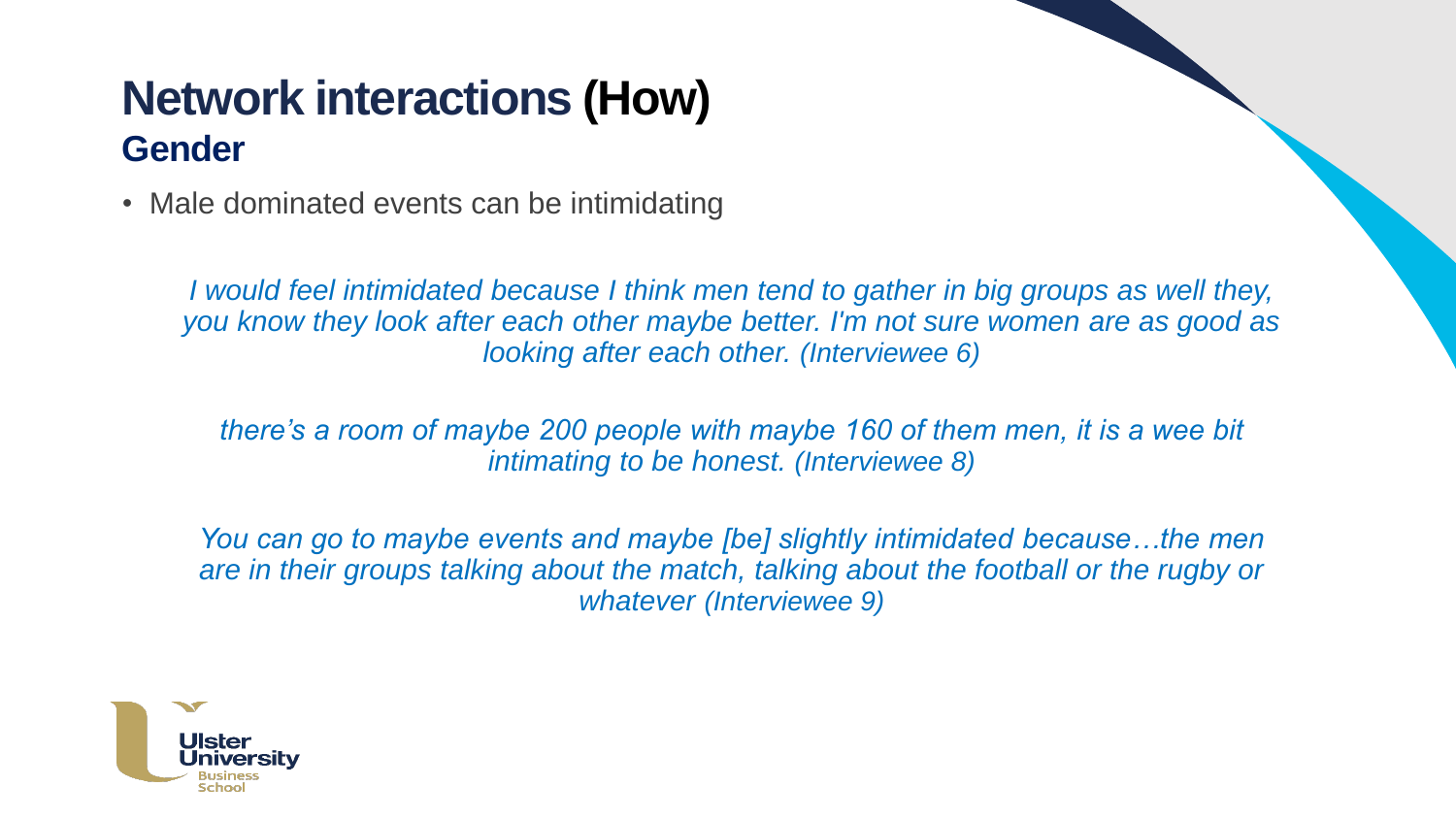## **Network Interaction: Barriers (How) Time**

• 80% indicated that time was the biggest barrier to networking

*To go out in the evening time and take time away from my children…I did it for years and I think it has to very specifically planned now and it has to be very beneficial (Interviewee 3)*

*…it's just not possible you can't juggle it all (Interviewee 2)*

*…when you're in a small practice and self-employed…you have to get the job done or you're not going to get paid…you have to weigh it up (Interviewee 9)*

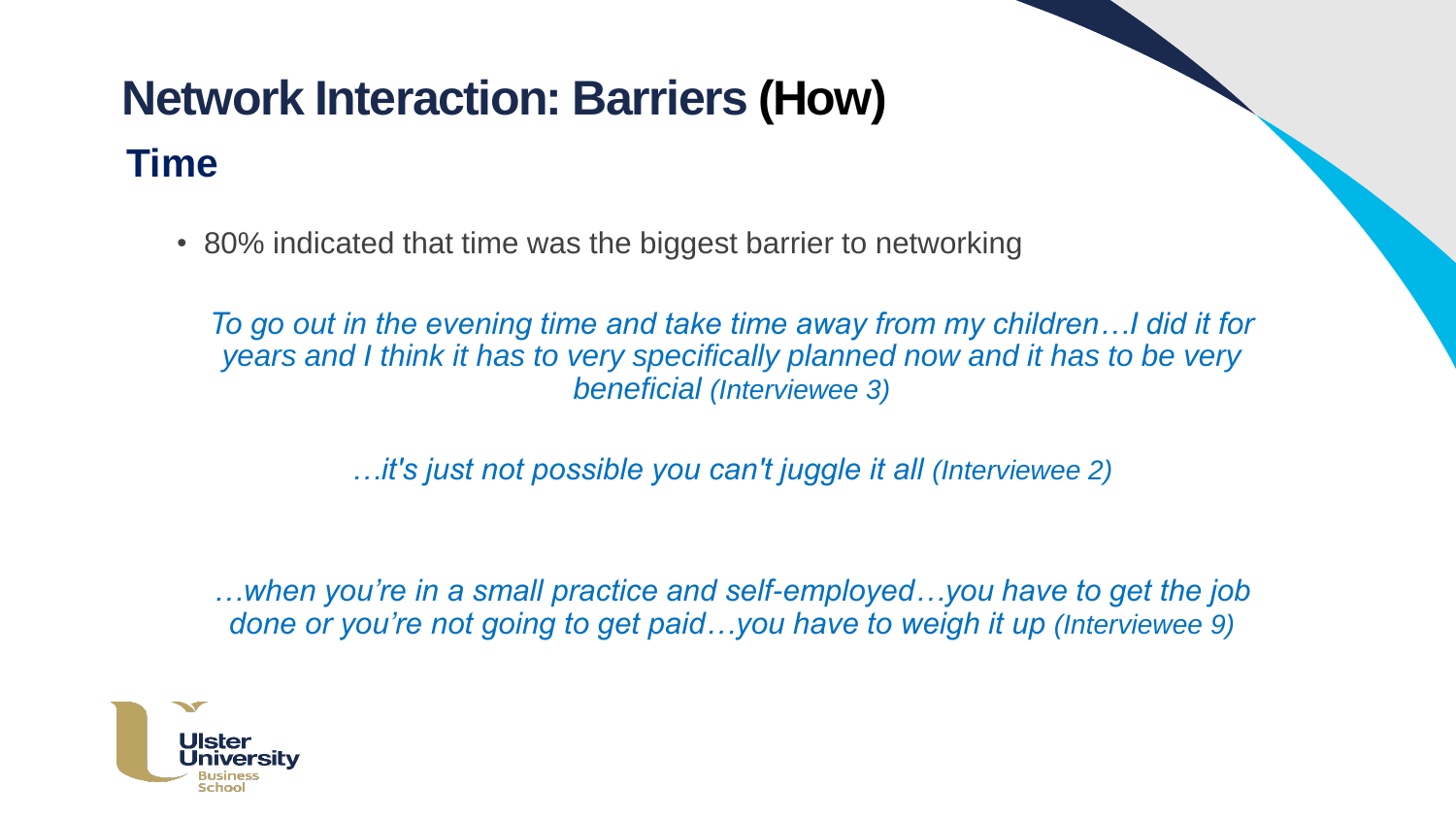## **Network Interaction: Barriers (How)**

#### **Location**

*A lot of their social or networking events are in Belfast or Dublin and that's just, it's too difficult for me to go (Interviewee 1)*

*You know it's location, location is my problem so like they're not going to do anything for just me (Interviewee 1)*

*..you want to be at them but then…I suppose where we are, to go to Belfast, to go to something like that, you know that's a day away (Interviewee 9)*

#### **Cost**

niversitv

*…some of the Institutes' CPD courses, they're expensive, like you're talking a few hundred pounds for the day plus it's your day out of the office and all so that's, that's pricey. (Interviewee 9)*l llster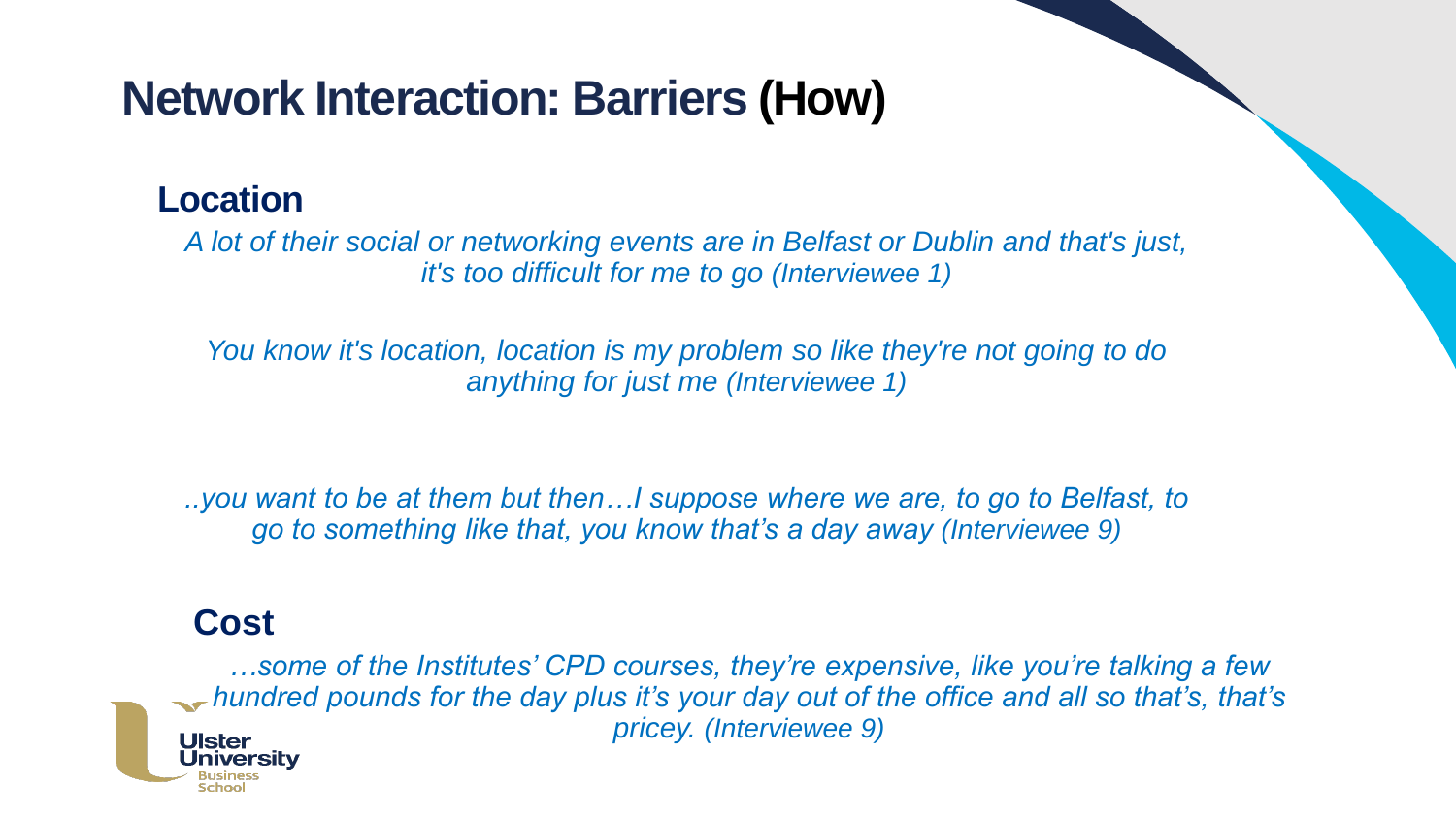# **Mentoring**



- 58% indicated that they placed no importance on mentors as part of their network
- Broad agreement regarding the **value** of having a mentor at various stages of business development
- *…when I was a trainee there were a couple [of people] when I was in the firm who would have been fantastic (Interviewee 4)*
- *…she's not an accountant but I can go and talk to her about 'I'm really struggling with what to do here' and she can sort of level with me and make me prioritise more (Interviewee 7)*

*I would love a mentor, to be honest, because if it was a mentor, it would mean that the travel time for me would be limited…and it would also be specifically tailored to what I need (Interviewee 3)*

• Many view mentoring as an **element of the professional service** they provide:

*I* would do more [for my clients] than just their accounts, helping them get set up and take those first *few steps…you know for confidence (Interviewee 1)*Ulster Universitv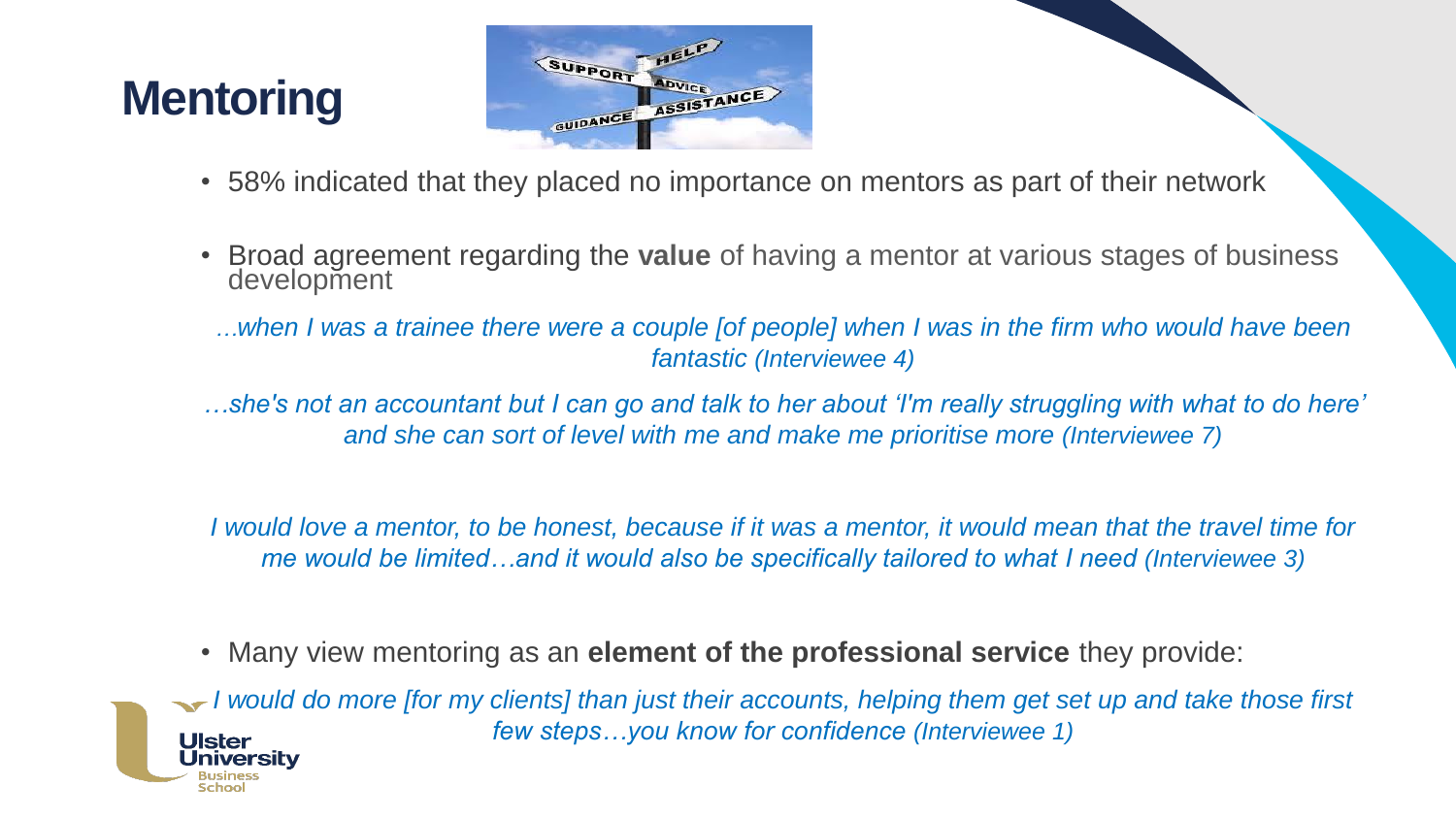# **Mentoring**

• The **stage** of business development influences mentoring needs

*I think as the business grows…I'm finding myself in a transition where I'm moving away from working with clients on a day to day basis to moving more towards managing the business as a whole… so I find myself in need of something different so more specific coaching or mentoring for example in terms of leading or leadership qualities that I need to develop (Interviewee 3)*

#### • **Becoming** a mentor

*Definitely, you have to give it back, because we get so much help, there's so much support for women…the reason I got to where I am now is because of all the support I've got. So there is absolutely a place for all of that female support…you do need the push to make you go further, which sometimes women networking doesn't give you. Women will give you the support, but not necessarily the push (Interviewee 3)*

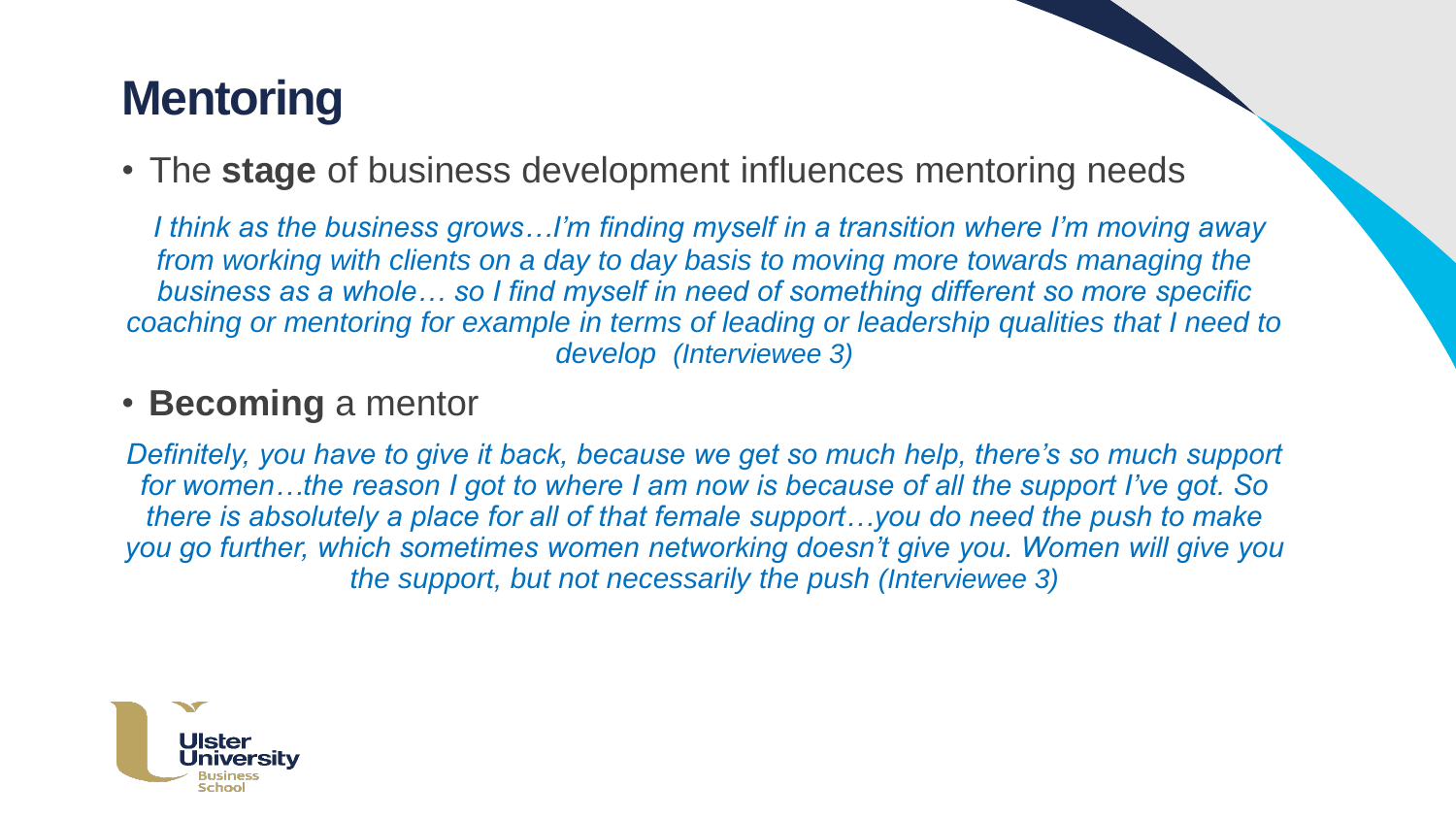## **Implications of the Research**

- Gender does make a difference
- Networking needs DO change according to business lifecycle.
	- Networking approaches and opportunities, and mentoring, could be more carefully planned and positioned to ensure women in business can continue to progress.
- Informational support construct
	- Women-only network events can to too 'nice' and lack a professional focus
	- Events need to have a purposeful focus on delivery/exchange of relevant information
	- Localised network events, supported by professional bodies, could potentially address this
- Professional bodies
	- Emerging trend away from attending CPD events towards online CPD diminished opportunities to maintain and build networks

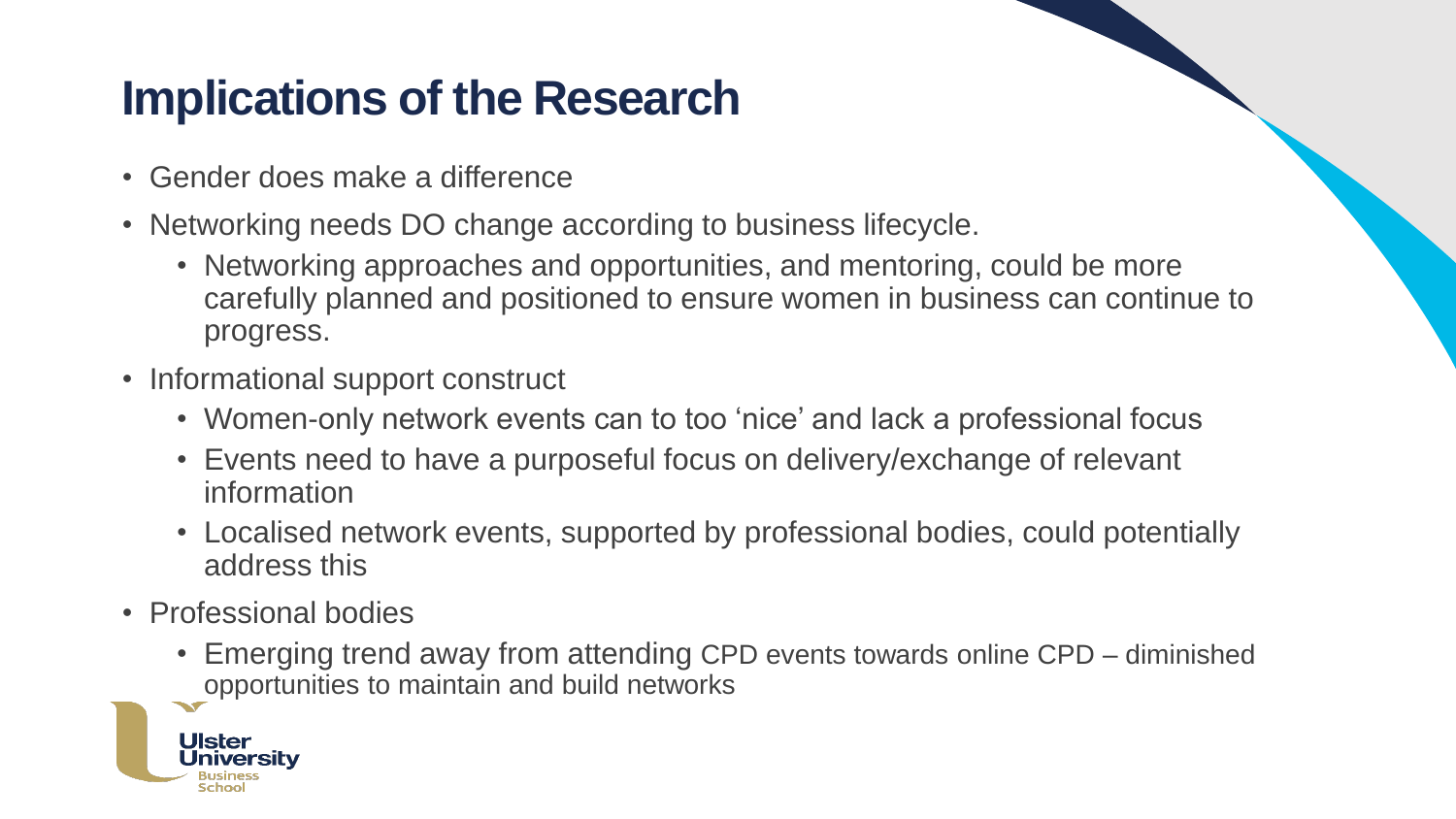## **Next stage of the research**

- All-Ireland perspective
- Educational implications practice